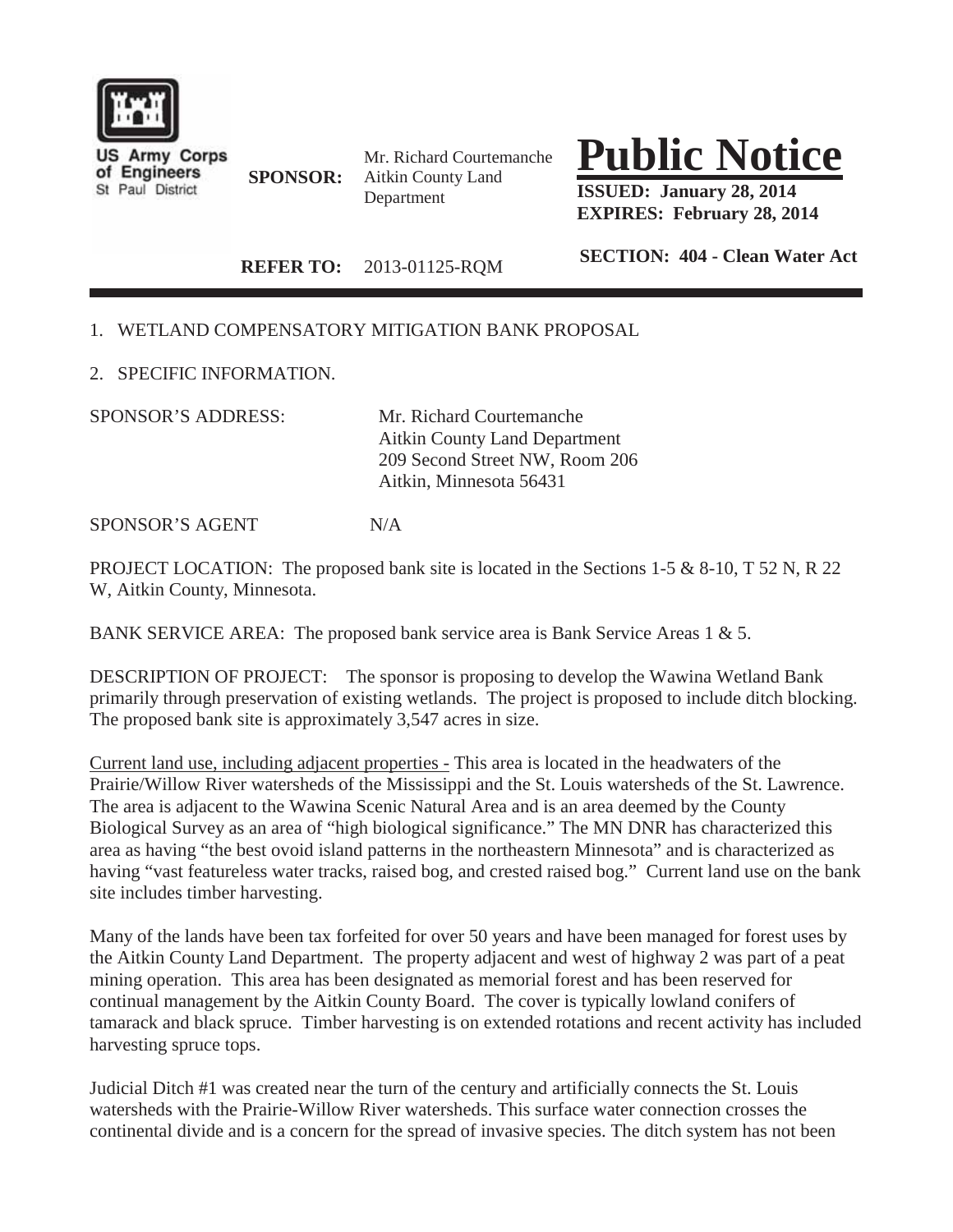#### **Operations - Regulatory (2013-01125-RQM) SUBJECT: Wawina Wetland Bank**

maintained for many years.

A crude oil petroleum pipeline bisects the proposed bank site. The sponsor plans to exclude the pipeline corridor and a buffer area around the pipeline from the conservation easement.

Modifications proposed to restore, establish, enhance and/or preserve wetlands on the bank site - The division of the St. Louis watershed and the Prairie-Willow watersheds will be re-established to the extent possible by plugging three (3) ditches at the or near the boundary of the continental divide. The banking site is predominantly wetlands and the site is being enrolled to restore and protect an area of exceptional resource value and an area adjacent to the Wawina Scenic Natural Area. The action proposed to generate credit is preservation. Preservation is awarded credit at a 1:8 ratio or 12.5% credit per unit of area.

Long-term management of the site: Aitkin County will modify its management from timber management and extractive uses within the project area to ecological management and preservation. The initial phases of management will emphasize controlling invasive species and maintenance of ditch plugs. The proposed wetland bank is Tax Forfeited Property. The State of Minnesota has fee title to the land while Aitkin County Land Department manages the land. As a public land management entity, Aitkin County Land Department is prepared and able to manage the wetland bank.

The project would preserve approximately 3,547 acres of wetland.

SURROUNDING LAND USE: Many of the lands have been tax forfeited for over 50 years and have been managed for forest uses by the Aitkin County Land Department. The property adjacent and west of highway 2 was part of a peat mining operation. This area has been designated as memorial forest and has been reserved for continual management by the Aitkin County Board. The cover is typically lowland conifers of tamarack and black spruce. Timber harvesting is on extended rotations and recent activity has included spruce tops.

COORDINATION WITH RESOURCE AGENCIES: This project has been coordinated with the following members of the Interagency Review Team (IRT) and other resource agencies*:* The Aitkin County Wetland Conservation Act Technical Evaluation Panel, including representatives from the Minnesota Department of Natural Resources and the Minnesota Board of Soils and Water Resources. This bank has been discussed at Interagency Review Team Meetings with representatives of the Environmental Protection Agency. A draft of this public notice has been sent to the United States Fish and Wildlife Service.

#### 3. REPLIES/COMMENTS.

Interested parties are invited to submit to this office written facts, arguments, or objections within 30 days of the date of this notice. These statements should bear upon the suitability of the location and the adequacy of the project and should, if appropriate, suggest any changes believed to be desirable. Comments received may be forwarded to the applicant.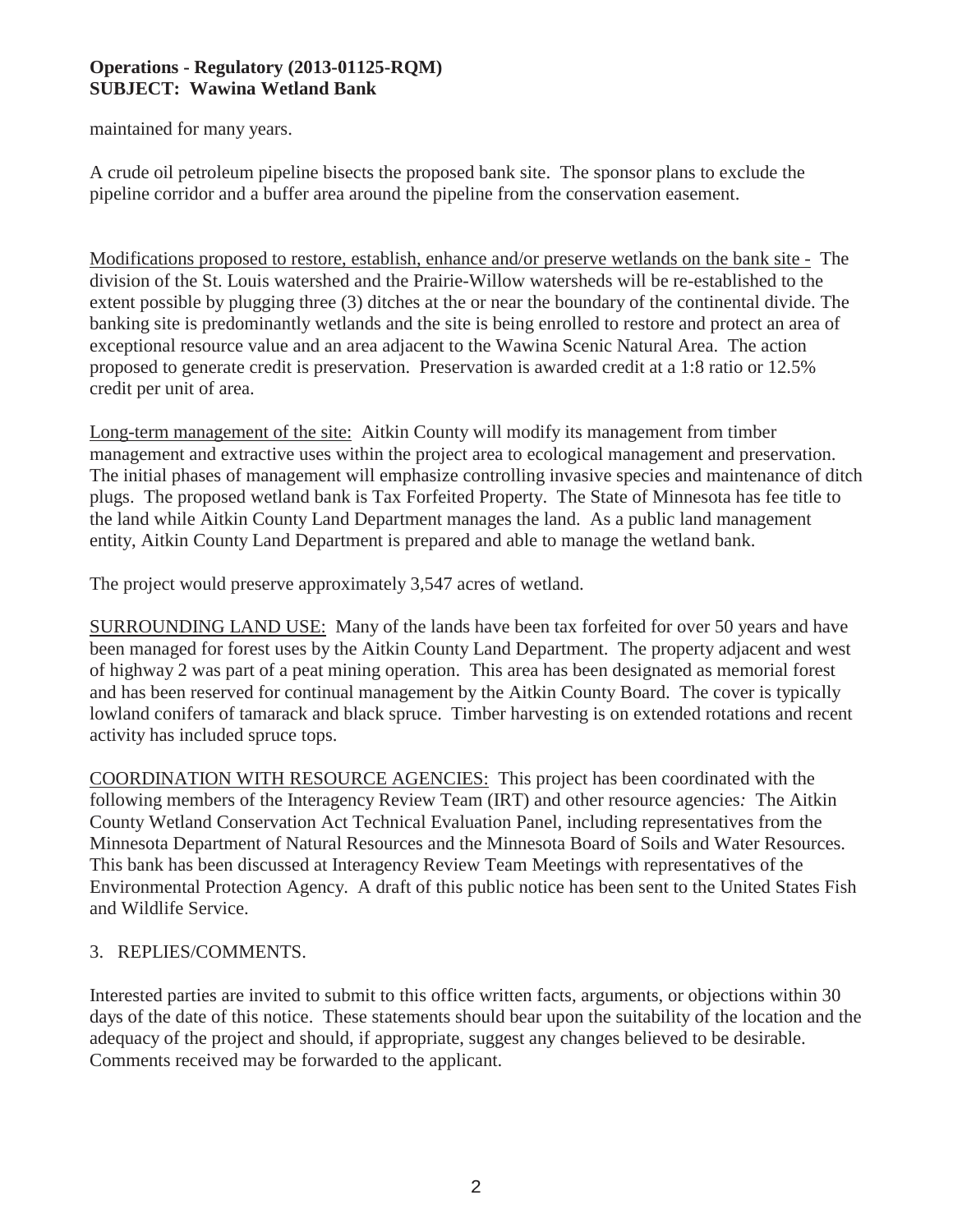#### **Operations - Regulatory (2013-01125-RQM) SUBJECT: Wawina Wetland Bank**

Replies may be addressed to Regulatory Branch, St. Paul District, Corps of Engineers, 180 Fifth Street East, Suite 700, Saint Paul, MN 55101-1678.

Or, IF YOU HAVE QUESTIONS ABOUT THE PROJECT, call Rob Maroney at the Brainerd office of the Corps, telephone number (651) 290-5766.

To receive Public Notices by e-mail, go to**:** http://mvp-extstp.mvp.usace.army.mil/list\_server/ and add your information in the New Registration Box.

#### 4. FEDERALLY-LISTED THREATENED OR ENDANGERED WILDLIFE OR PLANTS OR THEIR CRITICAL HABITAT.

No Federally Listed species were identified by the bank sponsor or are known to exist in the action area. However, Aitkin County is within the known or historic range of the Canada lynx (*Lynx canadensis*). The project site is located southwest of designated critical habitat. The DNR maintained a lynx sighting database from 2000-2006, during that time seven sightings occurred in Aitkin County. Many of these sightings were unverified. Although some animals have been known to disperse west from designated critical habitat areas in the northeastern part of the state, this is a rare occurrence. Although this area is within the established range of snowshoe hare in Minnesota, the primary prey species of the lynx, most studies indicate lynx home range movements are within NE MN and long distance dispersals tend towards Ontario and Quebec.

This notice is being coordinated with the U.S. Fish and Wildlife Service. Any comments it may have concerning Federally-listed threatened or endangered wildlife or plants or their critical habitat will be considered in our final assessment of the described work.

#### 5. JURISDICTION.

This application is being reviewed in accordance with the practices for documenting Corps jurisdiction under Sections 9 & 10 of the Rivers and Harbor Act of 1899 and Section 404 of the Clean Water Act identified in Regulatory Guidance Letter 07-01. We have made a *preliminary determination* that any aquatic resources that would be impacted by the proposed project are regulated by the Corps of Engineers under Section 404 of the Clean Water Act. Our jurisdictional review and final jurisdictional determination could result in modifications to the scope of the project's regulated waterbody/wetland impacts. Because this project is a mitigation bank, any required compensatory mitigation would be accounted for in the credit yield calculations. Any regulated discharges associated with implementation of a final approved bank plan could likely be authorized by regional general permit if the bank plan is approved before any regulated discharge occurs. Any *approved jurisdictional determination* needed will be made prior to reaching a decision, and will be posted on the St. Paul District web page at http://www.mvp.usace.army.mil/Missions/Regulatory.aspx.

#### 6. HISTORICAL/ARCHAEOLOGICAL.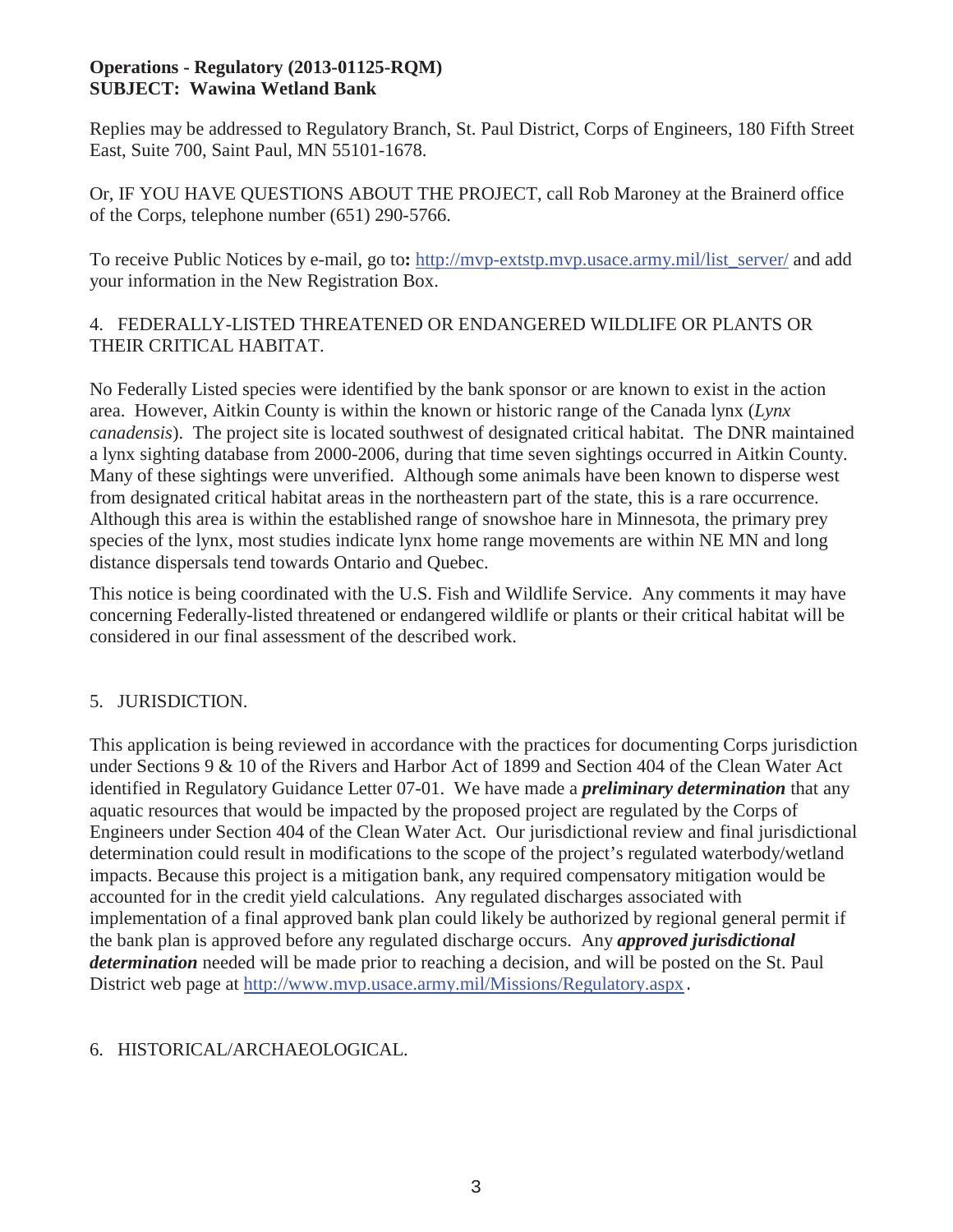#### **Operations - Regulatory (2013-01125-RQM) SUBJECT: Wawina Wetland Bank**

The Corps will review information on known cultural resources and/or historic properties within and adjacent to the project area. The Corps will also consider the potential effects of the project on any properties that have yet to be identified. The results of this review and the Corps' determination of effect will be coordinated with the State Historic Preservation Officer independent of this public notice. Any adverse effects on historic properties will be resolved prior to the Corps authorization, or approval, of the work in connection with this project.

#### 7. PUBLIC HEARING REQUESTS.

Any person may request, in writing, within the comment period specified in this notice, that a public hearing be held to consider this application. Requests for public hearings shall state, in detail, the reasons for holding a public hearing. A request may be denied if substantive reasons for holding a hearing are not provided or if there is otherwise no valid interest to be served.

> Jeff Olson, Chief, NW Section

Enclosure(s) Drawings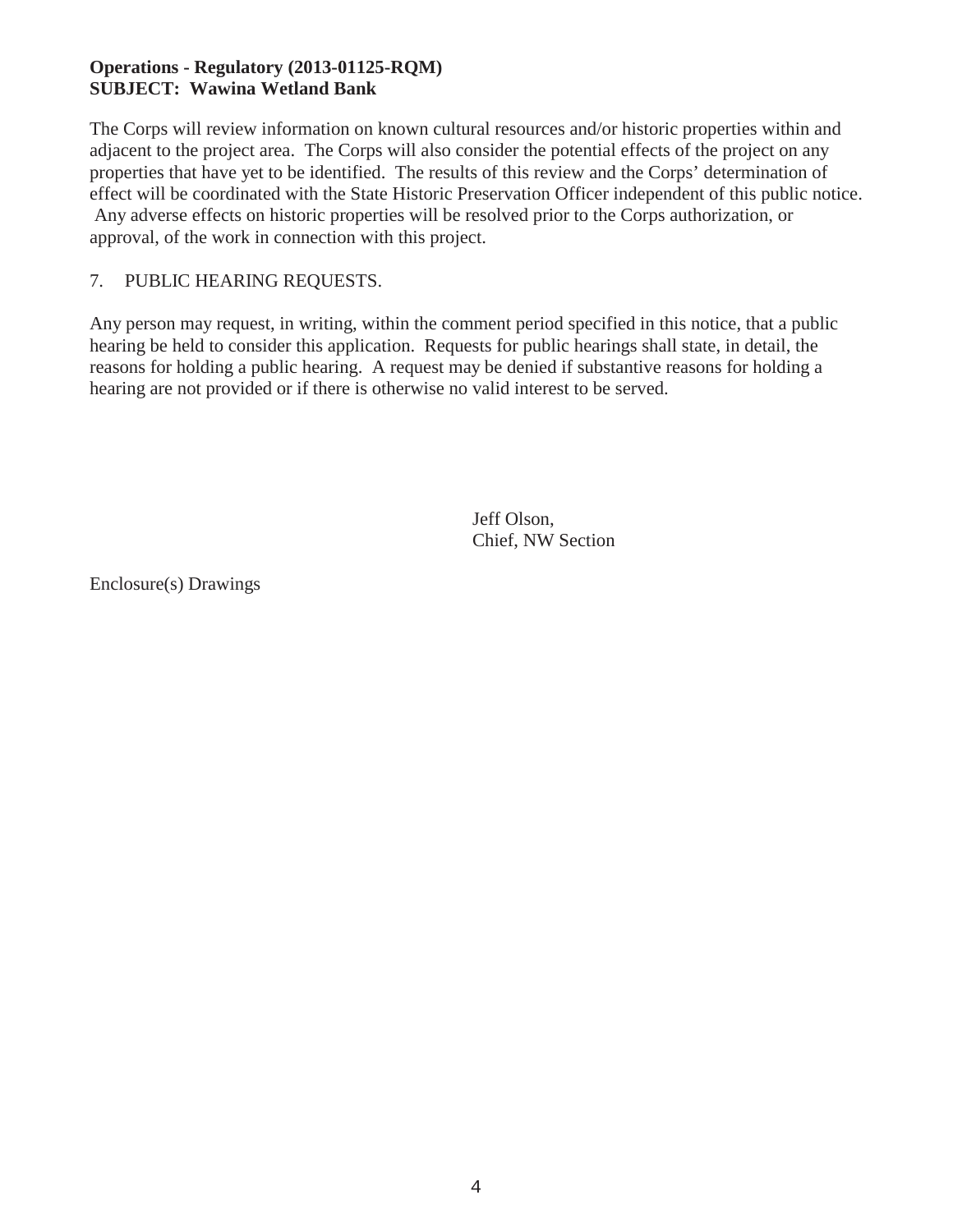### **Judicial Ditch #1 - Site Map** 2013-01125-RQM Page 1 of 6



Map Created: 12-17-2012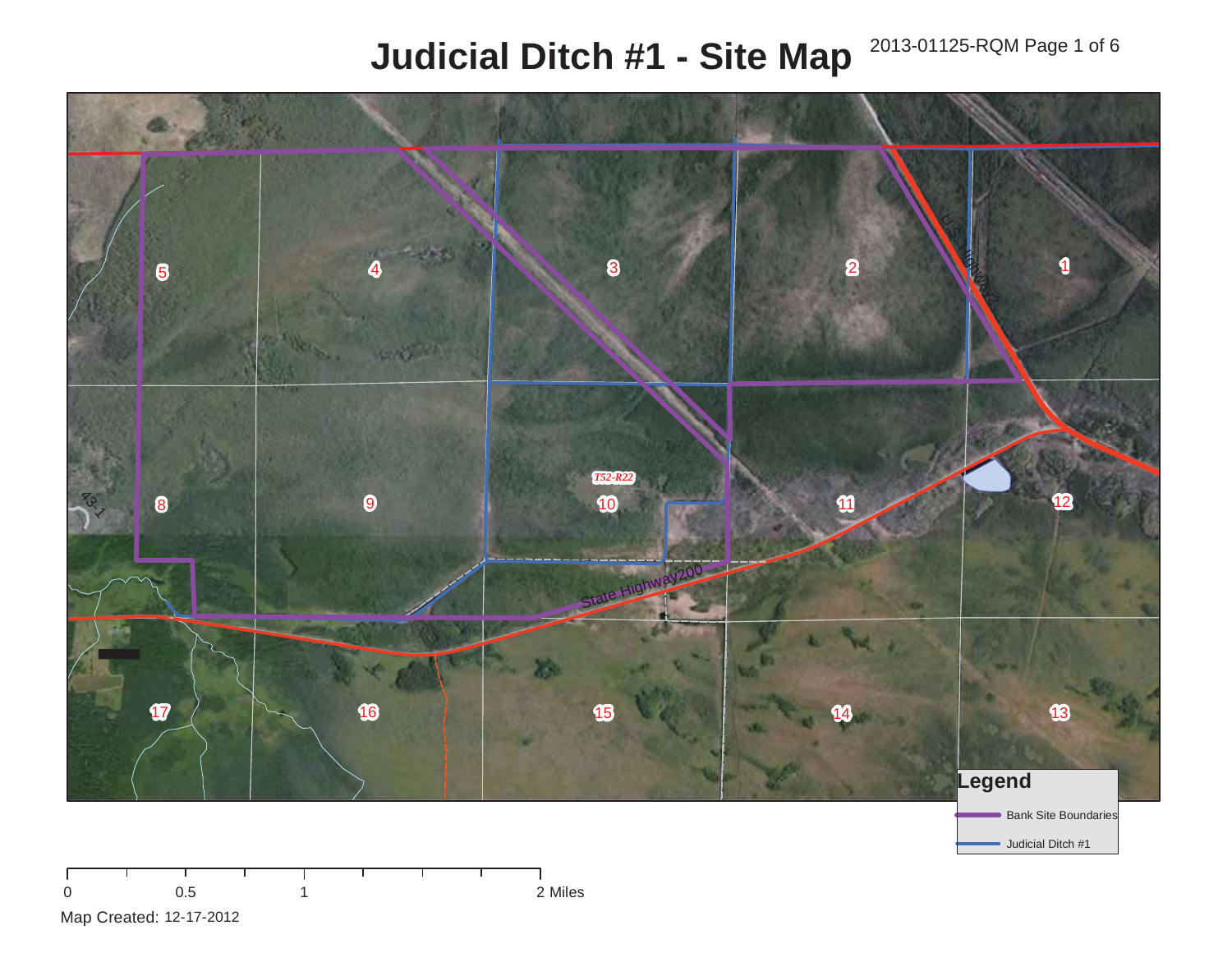### **Judicial Ditch #1 - Land Ownership<sup>3-01125-RQM Page 2 of 6</sup>**



Map Created: 12-17-2012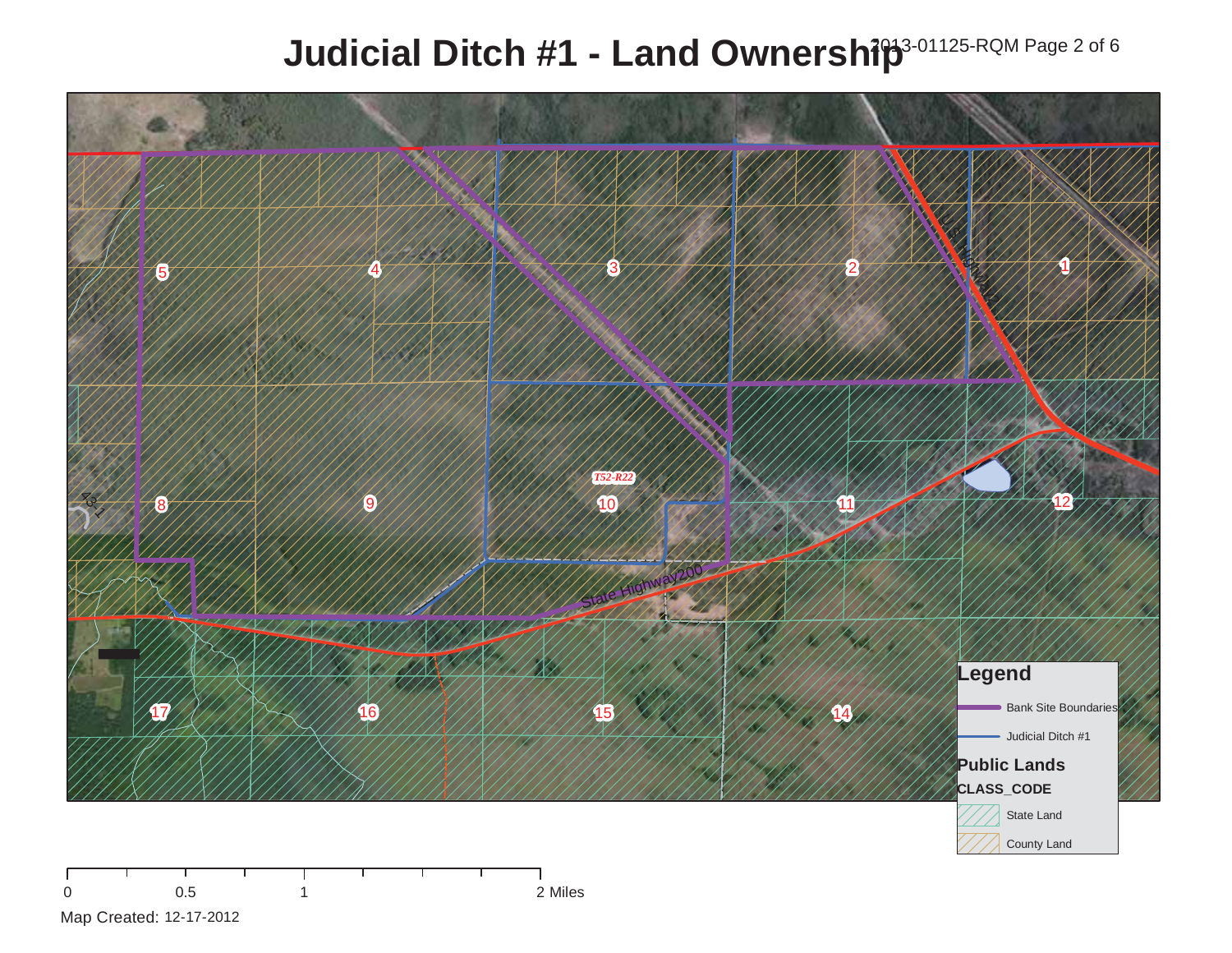# **Judicial Ditch #1 - Cover Type** $^{2013\text{-}01125\text{-} \text{RQM Page 3 of 6}}$



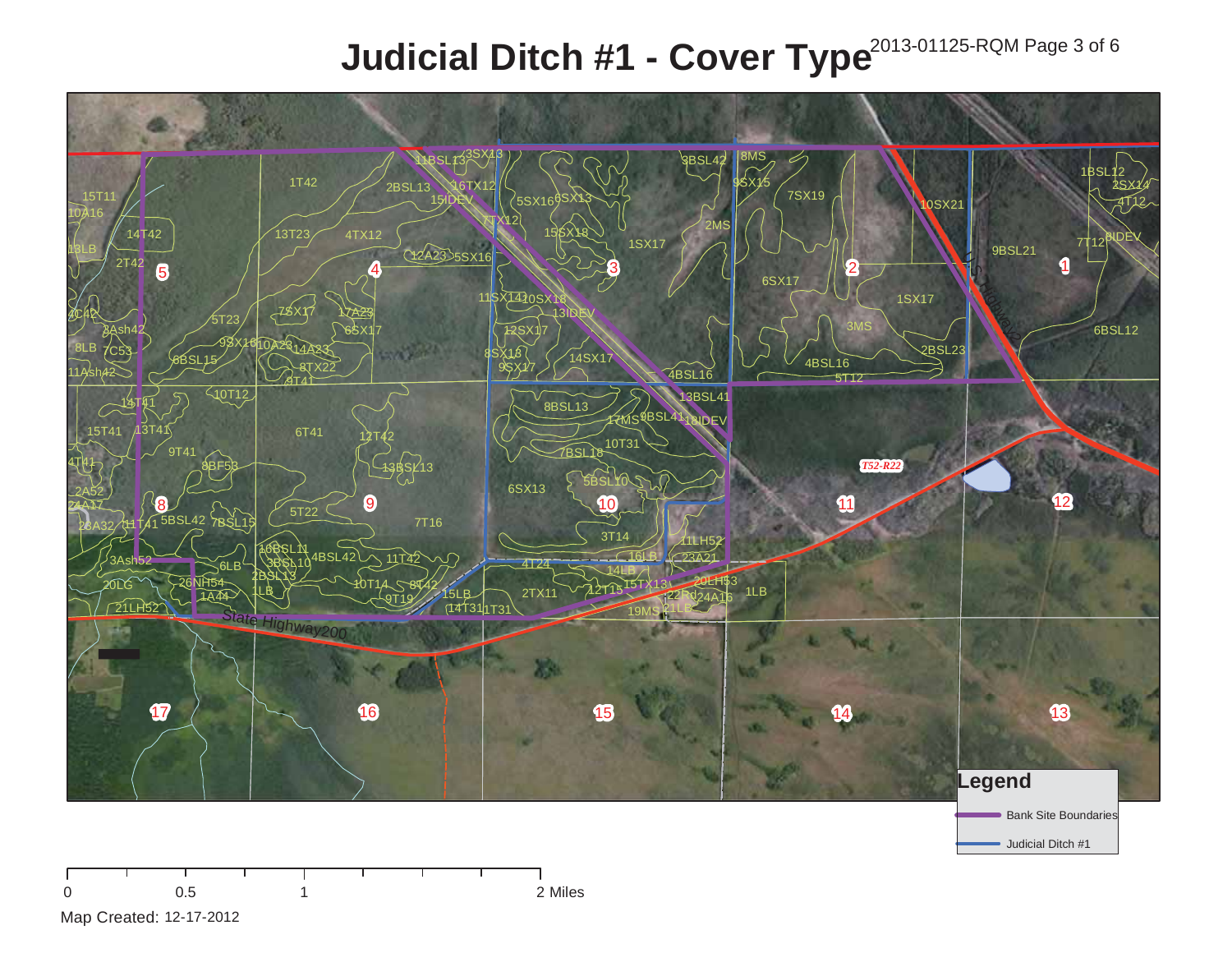## Judicial Ditch #1 - Site Map with Wetlands Ram Page 4 of 6



Map Created: 12-17-2012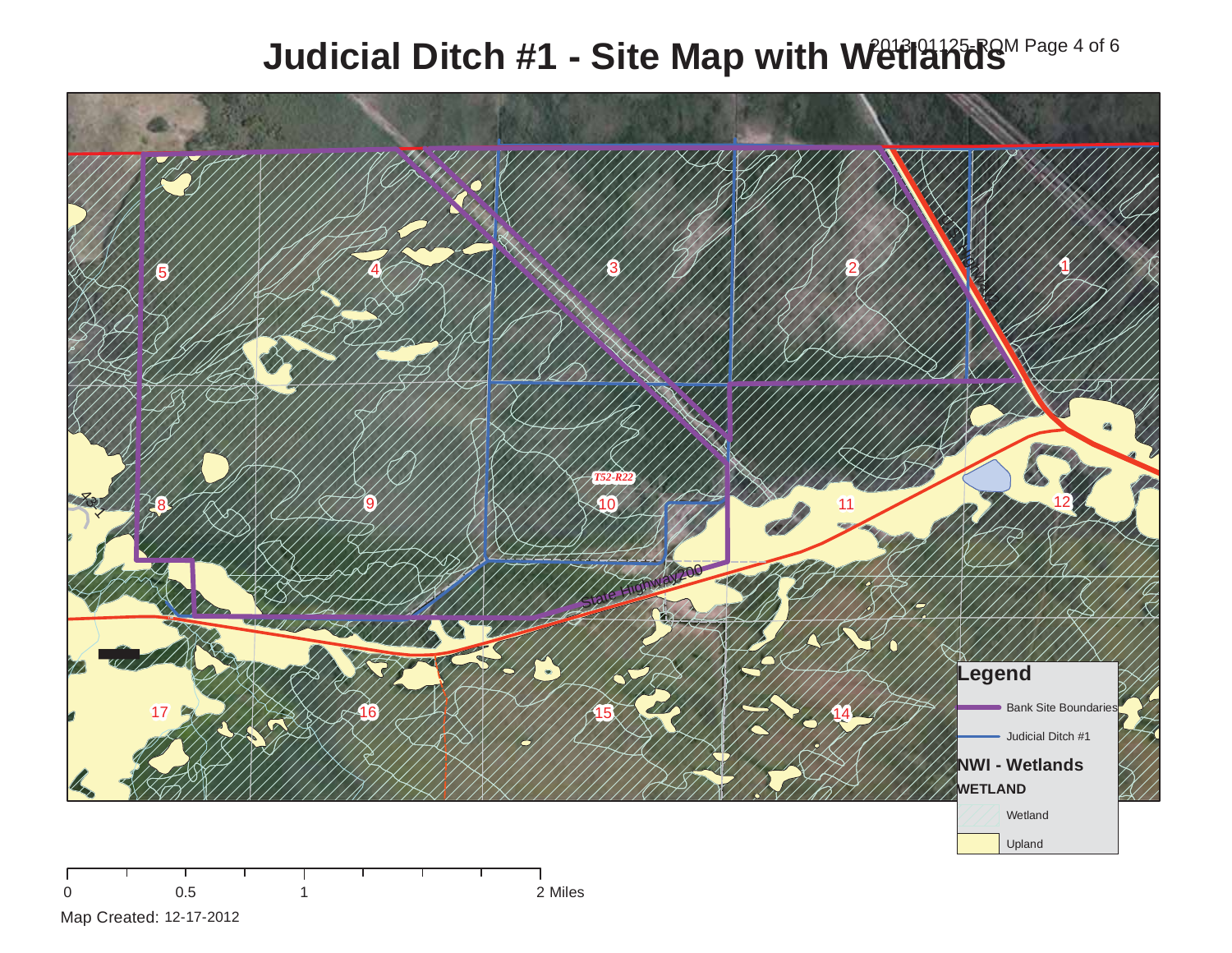### Judicial Ditch #1 - USGS Topo Map<sup>3</sup>24K<sup>RQM Page 5 of 6</sup>



Map Created: 12-17-2012

0 0.5 1  $\sim$  2 0.5 1 2 Miles